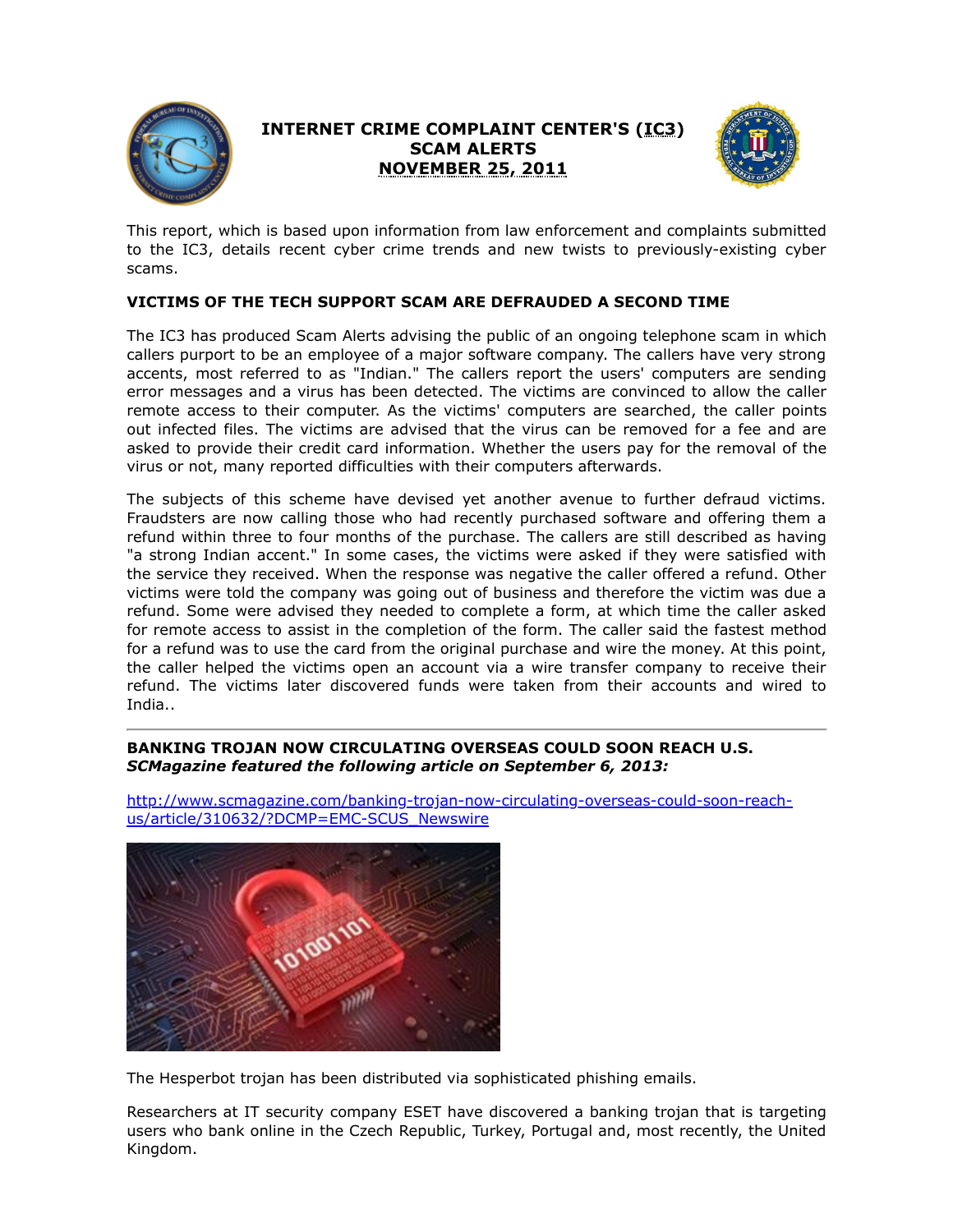Stephen Cobb, ESET's security evangelist, told SCMagazine.com on Friday that the campaign to infect computer and mobile devices resembles a "full court press" for online banking information, and that the end goal is to get money out of accounts.

Although the trojan - known as Hesperbot - has remained a predominately international threat, Cobb said that he believes the "sophisticated" malware is only being tested at the moment – and that "it's a possibility this can be tested out in America."

The trojan is predominately infecting users through what Cobb said are deceptive phishing emails. The Czech Republic email, which claims to come from the Czech Postal Service, alerts recipients that they have a parcel and provides a link to track the package.

Cobb said that those who click on the link will unknowingly begin downloading malicious code to their computer all while being distracted by a realistic looking Czech Postal Service website that pops up in their browser.

Some of the malicious modules loaded into the computer to capture banking information include web-injects, keyloggers and form-grabbers, Cobb said, adding that users are also prompted via the faux website to enter their mobile number.

Consequently, those who enter their mobile number will receive an SMS text message containing an app that, when downloaded, infects the mobile and provides the "bad guys" with a means of circumventing two-factor authentication required by many European banks, Cobb said. Android, Symbian and BlackBerry devices have been targeted.

"We've not yet seen any attribution indicators at this point," said Cobb. "But we're not looking to attribute right away - we're looking to see what the code does to make sure we can defend against it." He added that researchers see Hesperbot as similar, yet more sophisticated, than similar trojans such as SpyEye and Zeus.

"The big picture to me is that this is proof that banking trojans have a lot of life left in them," Cobb said. "This is a whole new banking trojan. While it's got a lot of features of the others, it's not reusing code. It's built from the ground up."

He added that clicking links in emails is risky and advised users to visit websites via the web address bar in their web browsers. Make sure your anti-virus is active and up to date, too, he added.

#### **IPHONE 5S PHISHING MAIL ARRIVES IN TIME FOR LAUNCH** *Towerwall Security posted the following on September 10, 2013:*

While millions of mobile users are anticipating the launch of the new iPhone (5S and 5C), cybercriminals are already making their move to distribute spam that promise to give away the said devices for free, in the guise of a contest.

We saw samples of spammed messages that attempted to spoof an Apple Store email notification. The said message informs recipients that they won the latest iPhone 5S mobile phones and iPad.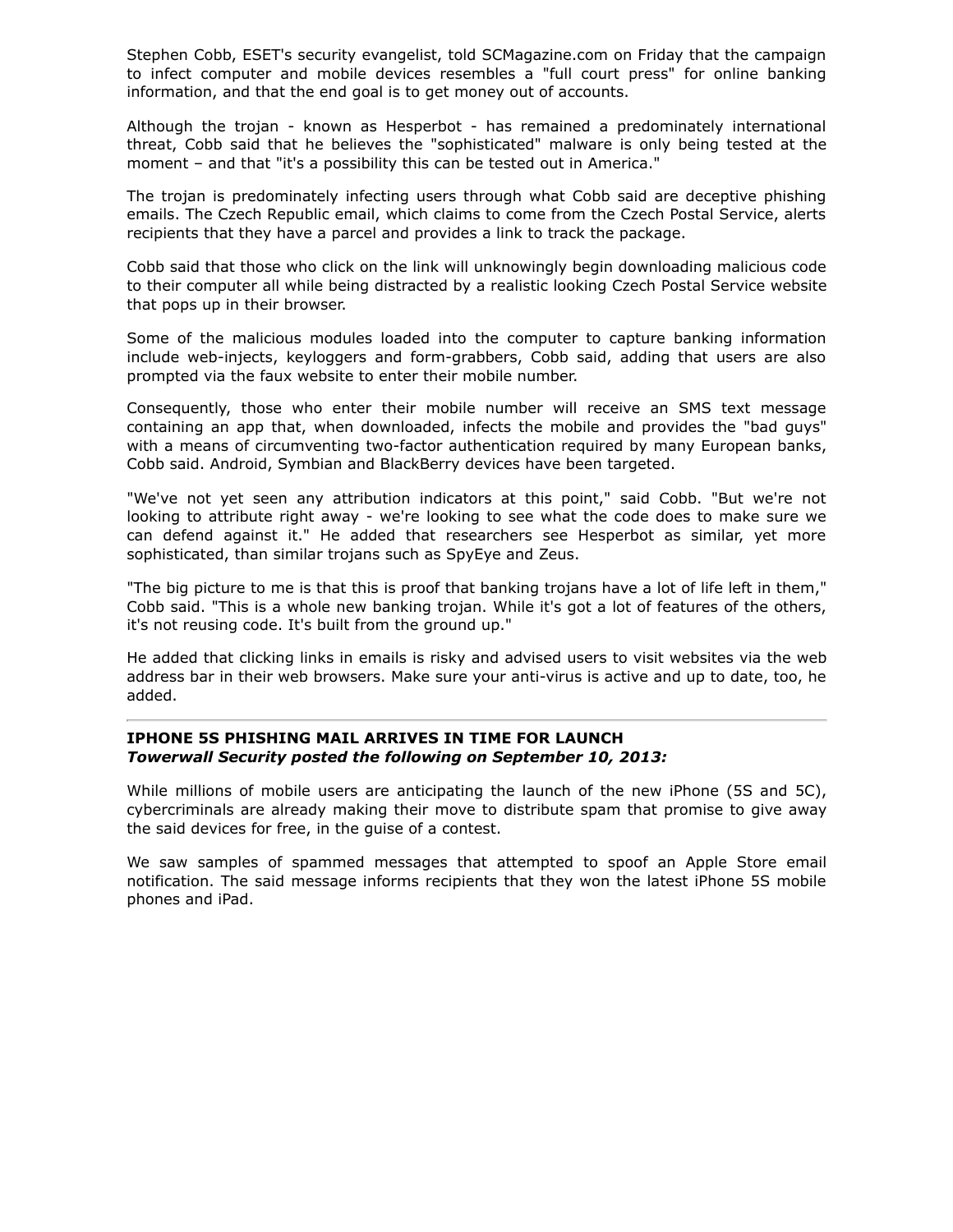| From:               | Apple Store<br>Sent:                                                                                                                                                                                         |    |
|---------------------|--------------------------------------------------------------------------------------------------------------------------------------------------------------------------------------------------------------|----|
| To:                 | Recipients                                                                                                                                                                                                   |    |
| C <sub>C</sub>      |                                                                                                                                                                                                              |    |
| Subject:            | Your email has Won the latest IPHONE5s Smart Phone & IPAD Promotional Events                                                                                                                                 |    |
| information's.      | Your email has Won the latest IPHONE5s Smart Phone & IPAD Promotional Events Held last week to<br>claim your items, please Click on Online Catalog trade link and fill in with your correct email & password | C. |
| <b>Best Regards</b> |                                                                                                                                                                                                              |    |
|                     |                                                                                                                                                                                                              |    |
|                     |                                                                                                                                                                                                              |    |
|                     |                                                                                                                                                                                                              |    |
|                     |                                                                                                                                                                                                              |    |

*Figure 1. Fake Apple email*

To get these prizes, they are asked to go to a specific website and disclose their email address and password. This will obviously result in your credentials ending up in the hands of cybercriminals.

|                       | Protecting Image Copyright Against Unauthorize<br>Use.                      |
|-----------------------|-----------------------------------------------------------------------------|
| talog by email linkup | Your Email:<br>Password:<br><br>Remember my login V Login<br><b>I-reset</b> |

*Figure 2. Phishing page*

The content of the message and the sender's email address are obviously fake. However, its combination of perfect timing plus popular social engineering hook may cause users to fall into the spammers trap. The most important thing to know is: "if it's too good to be true, it probably is".

Feedback provided by the Smart Protection Network indicates that this mail is particularly effective in targeting Southeast Asian users: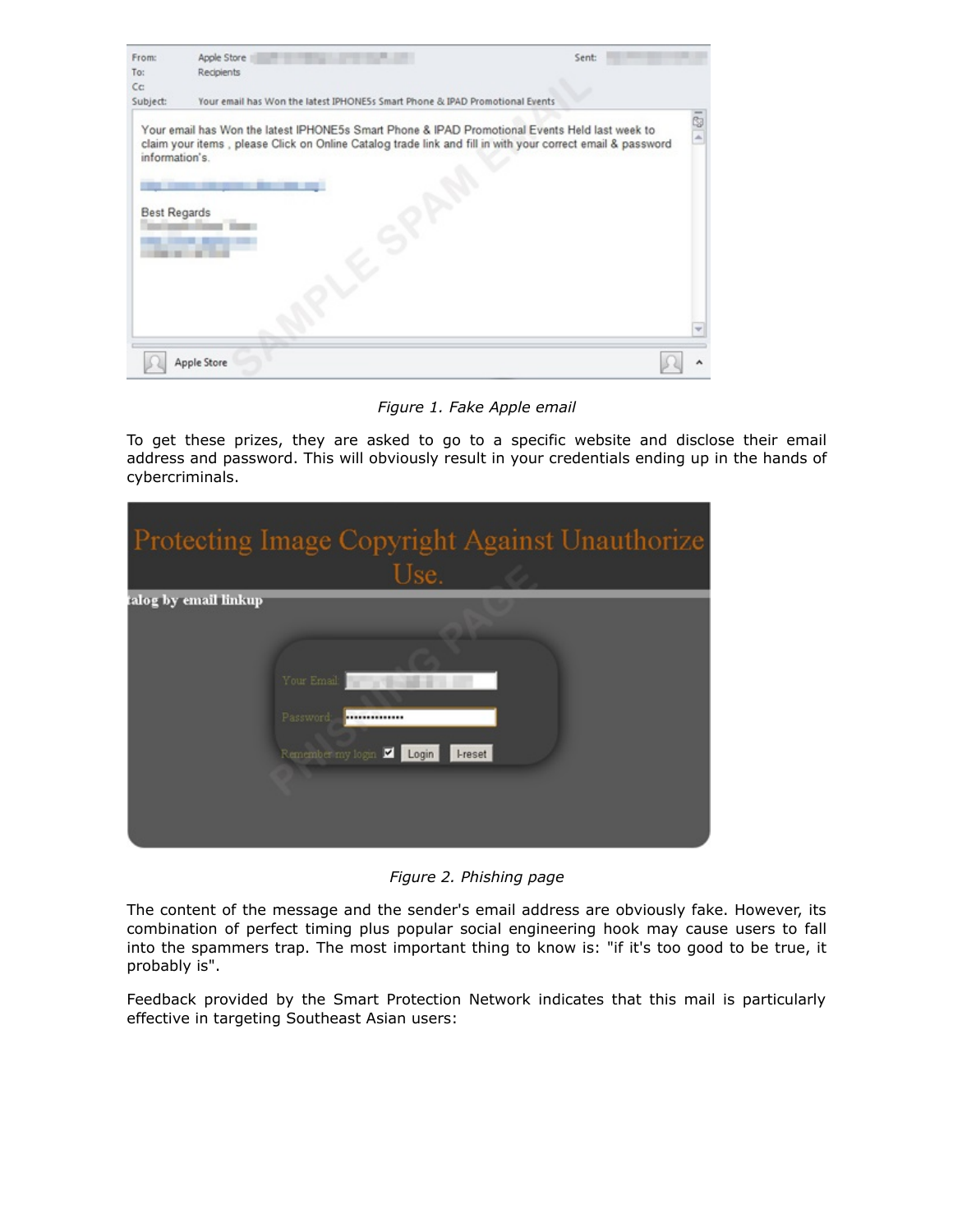

*Figure 3. Most affected countries*

Trend Micro blocks the said email message and blocks access to the phishing site.

# **STUDY: MEDICAL ID THEFT VICTIMS INCREASINGLY REPORT SPOOFED SITES AND PHISHING AS CAUSE OF FRAUD**

*SCmagazine.com posted the following on September 12, 2013:*

As the number of individuals impacted by medical identity theft continues to climb, so does the number of victims fooled by spurious emails and websites designed to purloin their sensitive information, a study finds.

According to the "2013 Survey on Medical Identity Theft," the number of people who've fallen victim to this type of fraud has increased by 19 percent since last year, accounting for more than 1.8 million victims in 2013.

More than 300,000 new medical identity theft cases cropped up during the one-year period, the study found. The survey was conducted by the Ponemon Institute and sponsored by the Medical Identity Fraud Alliance (MIFA) and data breach prevention firm ID Experts.

The study, in its fourth year, surveyed nearly 800 adults in the U.S. who self-reported that they, or their close family members, were victims of medical identity theft.

Along with the rise in medical identity fraud, experts also saw a significant uptick in dubious websites being erected by saboteurs and spam emails being sent - all with the intent of tricking individuals into giving up their medical information.

Between 2012 and 2013, the percentage of medical identity theft victims reporting spoofed websites and phishing emails as the likely cause of their troubles doubled. This year, eight percent of respondents cited the cyber schemes as the cause of their issues, while only four percent of victims reported the same in 2012.

In the report, medical identity theft was defined as a person using an individual's name or personal identity "to fraudulently receive medical service, prescription drugs and goods, including attempts to commit fraudulent billing."

Larry Ponemon, chairman and founder of the Ponemon Institute, told SCMagazine.com earlier this week that in this study, and in other Ponemon studies, the frequency of spear phishing targeting medical identity theft victims has gone up.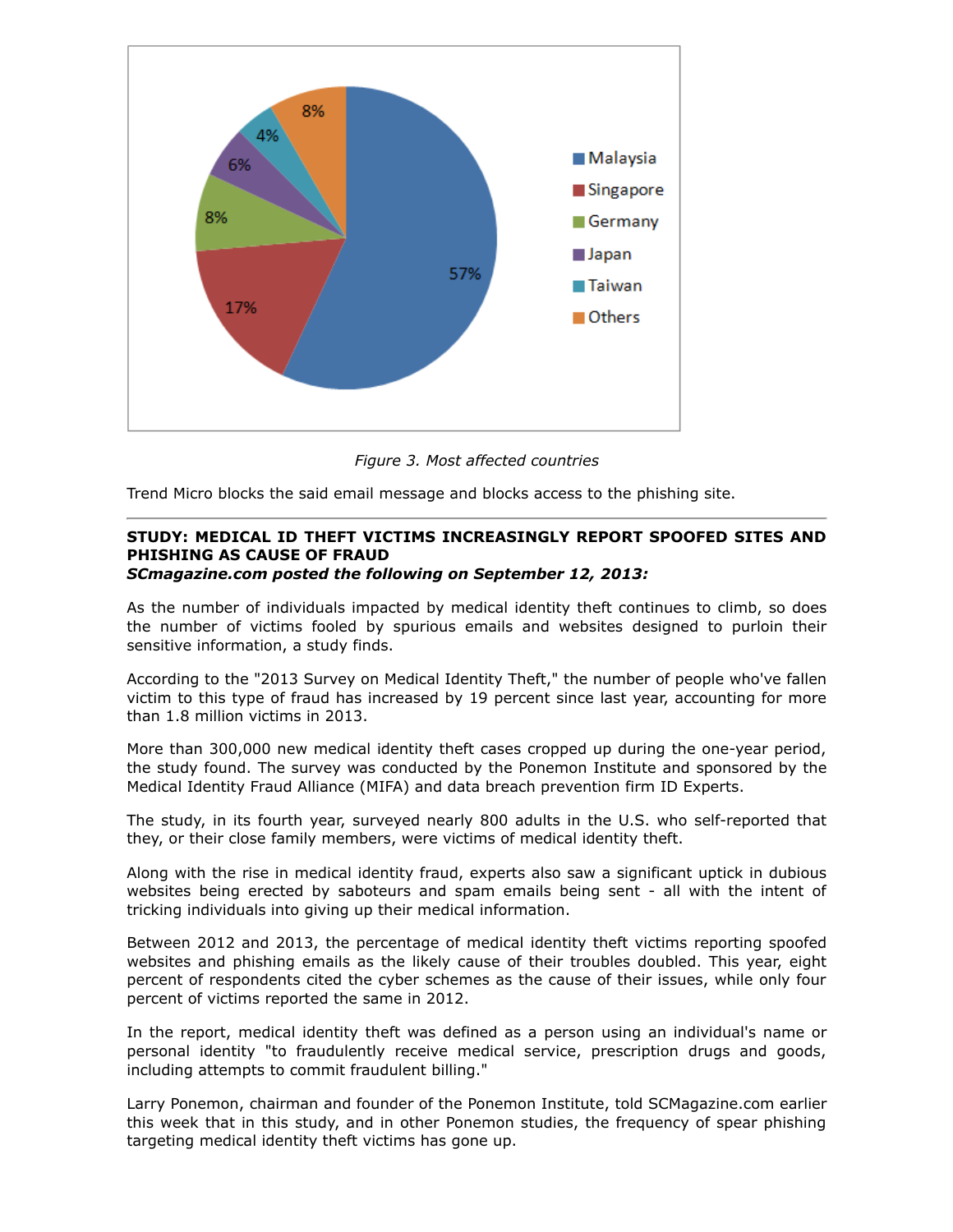Furthermore, spear phishing, attempts to infiltrate an individual's network or steal their data by crafting a targeted ruse they are likely to open via email, is likely under-reported among medical identity theft victims, Ponemon added.

"A lot of people aren't even aware that they have fallen for a phishing scam because they were so sophisticated," he said. "The ability to record it is difficult because people aren't even aware that it's happened to them."

In the study, the groups also found that seven percent of medical identity theft victims believed a data breach suffered by their health care provider, insurer or related organizations, was the cause of fraud. Last year, six percent of respondents cited those reasons as the cause.

#### **NEW VARIANT OF ANDROID RANSOMWARE "FAKE DEFENDER" SURFACES** *SCmagazine.com posted the following on September 13, 2013:*

Researchers believe a spam campaign is spreading a new variant of mobile ransomware.

Malware called "Fake Defender," was first discovered in June, but security firm Symantec has now detected that the malware's authors are using a different ruse to target Android users, primarily in Russia.

The malicious application, detected as fakedefender.B., is designed to look like the official application for an adult video website, a Wednesday blog post by Symantec researcher Roberto Sponchioni said. But once users install the app, messages warn them to run an antivirus scan that is supposedly Avast AV.

Once the spurious AV scan is finished, the user's phone is locked for their "protection," and the app asks for a ransom payment of \$100 via a prepaid MoneyPak card.

#### **DARKLEECH SAYS HELLO**

#### *Fireye.com posted the following on September 14, 2013:*

There's never a dull day at FireEye - even on the weekends. At approximately 7:29 AM PDT today, we were notified by several security researchers that a fireeye[.]com/careers HR link was inadvertently serving up a drive-by download exploit. Our internal security, IT operations team, and third-party partners quickly researched and discovered that the malicious code was not hosted directly on any FireEye web infrastructure, but rather, it was hosted on a third-party advertiser (aka "malvertisement") that was linked via one of our third-party web services. The team then responded and immediately removed links to the malicious code in conjunction with our partners in order to protect our website users. More information on this third-party compromise (of video.js) can be found at hxxps://twitter.com/heff.

#### **Technical Details**

The full redirect looked like this:

hxxp://www[.]fireeye[.]com/careers/ (redirect to) -> hxxp://xxx[.]xxxxxxxx[.]com/career/ CareerHome.action?clientId=8aa00506326e915601326f65b82e1fcb (calls) -> hxxp://vjs[.]zencdn[.]net/c/video.js (VULNERABLE JAVASCRIPT) (calls) -> hxxp://cdn[.]adsbarscipt[.]com/links/jump/ (MALVERTISEMENT) (calls) -> hxxp://209[.]239[.]127[.]185/591918d6c2e8ce3f53ed8b93fb0735cd /face-book.php (EXPLOIT URL) (drops) -> MD5: 01771c3500a5b1543f4fb43945337c7d (Update\_flash\_player.exe)

#### **So what was this, anyway?**

It turns out, this attack was not targeted and it was not a watering hole attack. Instead, this campaign appears to be a recent wave of the Darkleech malware campaign, where thirdparty Horde/IMP Plesk Webmail servers were vulnerable to attack and used to serve up Java